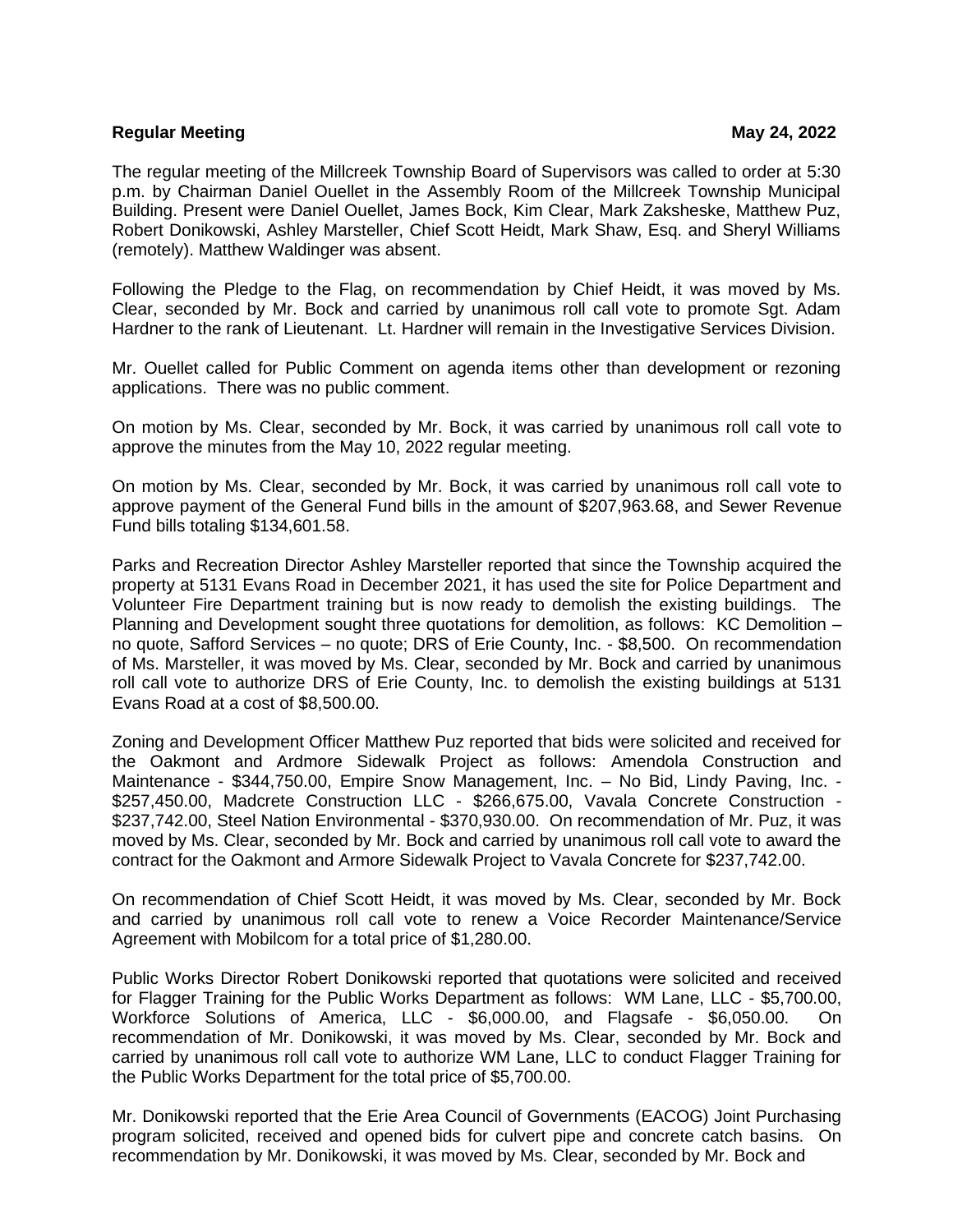carried by unanimous roll call vote to award the culvert pipe contract to Green Distributors, and the Concrete Catch Basins Risers, Frames/Grates contract to Waterford Pre-cast for the prices listed on the spreadsheet given to the Supervisors.

Public Works Director Robert Donikowski reported that bids were advertised and received for the 2022 Milling and Paving Project, including approximately 430,076 square yards of paving or 28.79 miles of roadway and 34 ADA compliant ramps, as follows: Lindy Paving - \$6,630,026.58, and Joseph McCormick Construction Co., Inc. - \$6,900,305.20. On recommendation by Mr. Donikowski, it was moved by Ms. Clear, seconded by Mr. Bock and carried by unanimous roll call vote to award the 2022 Milling and Paving Project contract to Lindy Paving for \$6,630,026.58.

On recommendation of Solicitor Mark Shaw, it was moved by Ms. Clear, seconded by Mr. Bock and carried by unanimous roll call vote to adopt Resolution 2022-R-24; A Resolution Awarding Millcreek Township Milling and Paving Project 2022 and Authorizing the Use of Funds Provided to Millcreek Township under the American Rescue Plan Act of 2022 for this Eligible Paving Project.

A Public Hearing was held on a Small Subdivision Plan:

## **THOMAS & PATRICIA POTTER. Small Subdivision Plan. A subdivision plan to show the creation of two lots, Parcel A, a 100' x 165' lot, and Parcel B, a 1.22-acre lot, at 3721 Zimmerly Road (tax parcel ID 33-137-577.0-004.00), along the south line of Zimmerly Road, east of Love Road, in Track 351. Index 613-006**

Zoning and Development Officer Matthew Puz reported that at their May 3, 2022 regular meeting, the Planning Commission recommended approval with the following Modification: Lot B depth-to-width ration is r.5:1 which exceeds the 3:1 requirement, Lot B frontage is 39.64'; (100' requirement); and Requirement: A new Highway Occupancy Permit may be needed in the future before the construction of any new development occurs. Solicitor Mark Shaw reviewed the terms and requirements for a subdivision request.

Thomas Potter, 5930 Glade Drive, the developer, stated that he bought the 1.67 acre property when it was condemned by the Township and has spent approximately \$300,000 to improve the house on the front of the property. He would like to subdivide the property for his daughter to live in the house in the front of the property. Solicitor Mark Shaw asked Mr. Potter if 39.64 ft. of frontage is the maximum width he can do. Mr. Potter stated that the frontage is 40 ft. including the driveway, and his attorney told him that part of the driveway can become a joint driveway. He reported that the state has been there to inspect the replacement of a 16' culvert pipe that had collapsed, and the state gave him permission to replace it with a 20' pipe. Mr. Shaw asked him if his intent is to have a shared driveway, and if so, an easement must be recorded so that the rear house will be able to have access in the future. Ms. Clear noted that regardless of the driveway the width to depth ratio does not meet ordinance specifications. Mr. Potter claimed that it does because of the 140 ft. width of the property.

Mr. Puz was asked if any residents expressed concerns at the Planning Commission meeting, to which he replied that some residents had concerns about stormwater management, and some stated that Zimmerly Road needs work to support heavy construction equipment. Ms. Clear noted that the minutes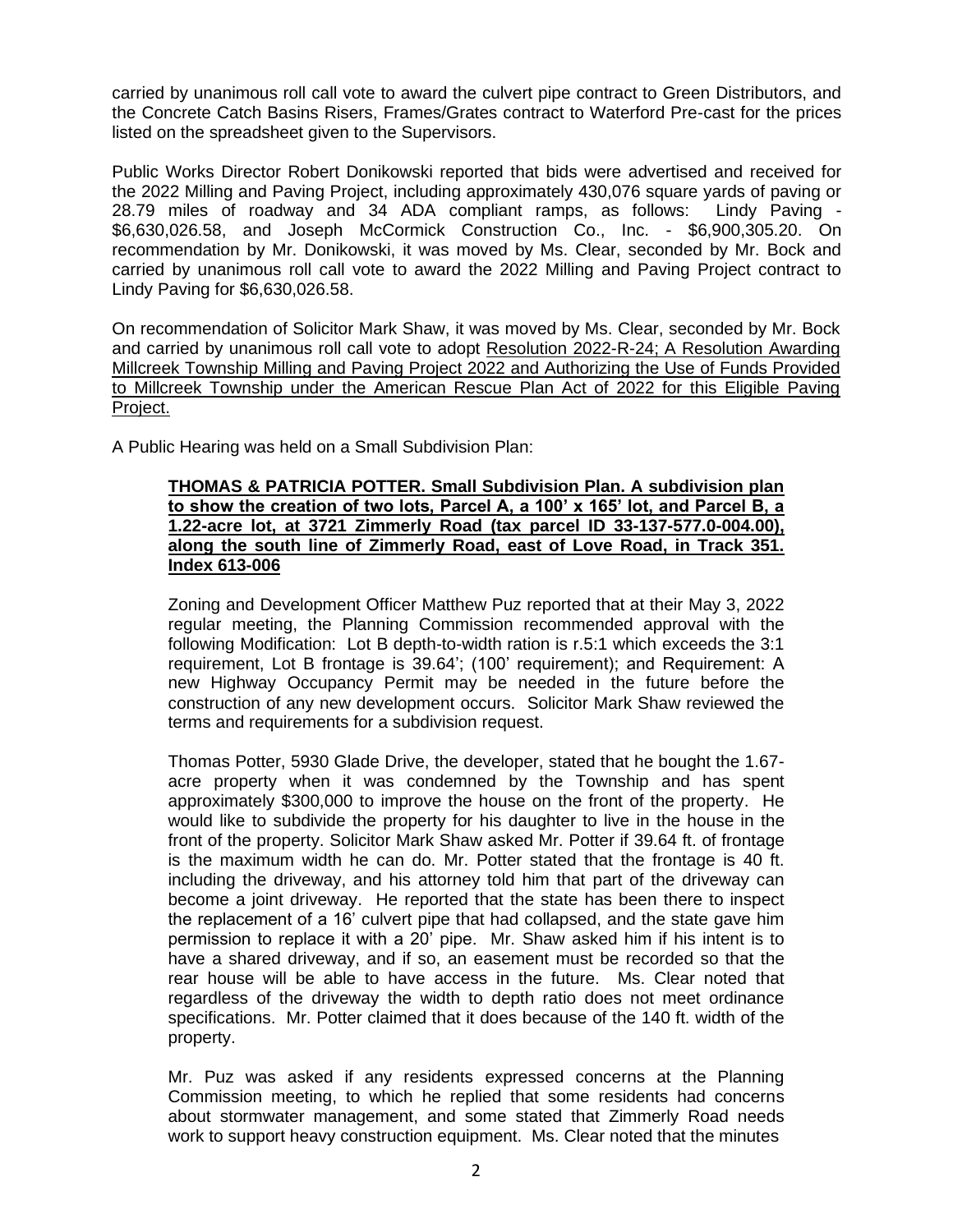from the Planning Commission meeting stated that the neighborhood currently consists of 1.5 to 2 acre lots and residents are concerned about loss of their property value.

Jay Pratt, stated his mother lives at 3649 Zimmerly Road, said he is worried about how property value will be affected. He said he is 100% in favor of the subdivision plan if it will positively impact the community and wants the Township to do what is best for the community. No one else spoke in favor of or in opposition to the small subdivision plan.

Mr. Ouellet closed the hearing and called for a motion to approve. There was none. Mr. Ouellet said his reluctance to vote is due to the lack of 100 ft. frontage. Mr. Shaw advised that if there is not a motion to approve, there must be a motion to deny. It was moved by Ms. Clear, seconded by Mr. Bock and carried by unanimous vote to deny the Thomas and Patricia Potter Small Subdivision Plan.

Mr. Potter asked, if under the new Zoning Ordinance two dwellings are permitted on one property, to which Mr. Puz replied yes, but it would be considered a land development plan. Mr. Potter expressed his disappointment in the Board's decision and left the meeting.

Zoning and Development Officer Matthew Puz explained that the developer of a Small Subdivision Plan located at the intersection of West Gore Road and Greenwood Street has requested to amend the plan with the addition of easements for sidewalk, stormwater and water lines. The owners are Robert W. and Elise E. Sesler and the plan was approved on April 19, 2022, but not yet recorded. On recommendation of Mr. Puz, it was moved by Ms. Clear, seconded by Mr. Bock and carried by unanimous roll call vote to approve a Nonsubstantial Amendment to the Sesler Small Subdivision Plan.

On recommendation of Solicitor Mark Shaw, it was moved by Ms. Clear, seconded by Mr. Bock and carried by unanimous roll call vote to adopt Resolution 2022-R-25; A Resolution pursuant to Resolution 2015-R-20 and the Municipal Records Manual to approve proposed disposition of certain Township records. Mr. Ouellet noted that the records to be disposed are police DashCam videos which will reach the end of their retention period between May 25, 2022 and June 14, 2022.

On recommendation of Solicitor Mark Shaw, it was moved by Ms. Clear, seconded by Mr. Bock and carried by unanimous roll call vote to adopt Resolution 2022-R-26; A Resolution of the Township of Millcreek, Erie County Pennsylvania recognizing the expiration of Millcreek Township's right to open the portion of Plaza Drive (50' ROW) that fronts along Lot 152 and Lot 153 of the Westminster Subdivision (Erie County Map Book 2, Pages 433, 434, 437, and 438), and Grand View Boulevard, now known as Westminster Boulevard (120' ROW), from its present northern terminus at the corner of Lot 153 to Kahkwa Club Road, now known as 38th Street, per State Statute. Mr. Shaw explained that the street was never opened, and after 21 years the Township no longer has any rights to the road. He reported that a neighbor would like to purchase a portion of the road.

Mr. Shaw reported that it has been three (3) years since towing rates for the Township have been increased. On recommendation of Mr. Shaw, it was moved by Ms. Clear, seconded by Mr. Bock and carried by unanimous roll call vote to adopt Resolution 2022-R-27; A Resolution of Millcreek Township Board of Supervisors Adopting Towing Rates in Accordance with Millcreek Township Code Section 137-28.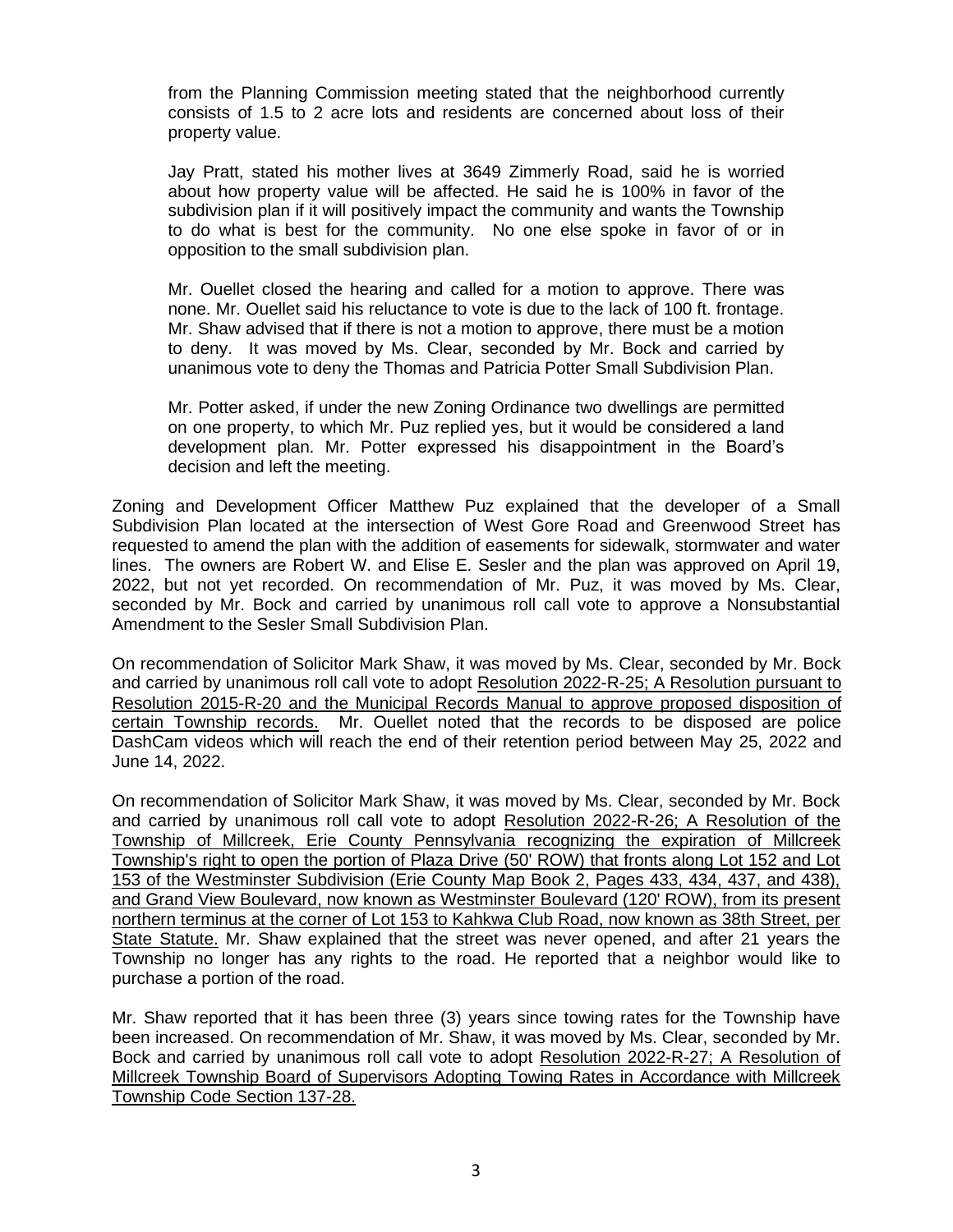It was moved by Ms. Clear, seconded by Mr. Bock and carried by unanimous roll call vote to adopt Resolution 2022-R-28; A Resolution of the Millcreek Township Board of Supervisors Recognizing National Police Week and National Police Month in 2022 and Honoring the Service and Sacrifice of those Law Enforcement Officers Killed in the Line of Duty while Protecting our Communities and Safeguarding our Democracy. Ms. Clear thanked the Millcreek Police Department for all they do to make Millcreek Township a safe place in which to live.

Treasurer Mark Zaksheske recommended that the sale of a trailer at 569 Conti Drive from the Erie County Repository for Unsold Properties, which was tabled from the last meeting, be denied, as it remains under condemnation by the Code Enforcement Department. Solicitor Mark Shaw added that the Notice of Violation calls for demolition after 30 days of the notice if not corrected, and the expiration date was in March of 2022. It was moved by Ms. Clear, seconded by Mr. Bock and carried by unanimous roll call vote to deny the sale of the trailer from the Erie County Repository for unsold properties.

On recommendation by Human Resource Manager Diane Lyons, it was moved by Ms. Clear, seconded by Mr. Bock and carried by unanimous roll call vote to approve a Memorandum of Agreement between the American Federation of State, County and Municipal Employees (AFSCME) Local 3530 and the Township for Summer Infrastructure Overtime.

On recommendation of Public Works Director Robert Donikowski, it was moved by Ms. Clear, seconded by Mr. Bock and carried by unanimous roll call vote to publicly advertise the sale of thirteen (13) Township vehicles by auction via sealed bids, as the vehicles no longer have a useful purpose to the Township.

On recommendation of Solicitor Mark Shaw, it was moved by Ms. Clear, seconded by Mr. Bock and carried by unanimous roll call vote to approve an agreement between Matthew Heid, 2267 Brooksboro Drive, and the Township for the purchase of a lot adjacent to his property valued at \$1,100.00, subject to any changes or requests from Mr. Heid.

On recommendation by Solicitor Mark Shaw, it was moved by Ms. Clear, seconded by Mr. Bock and carried by unanimous roll call vote to approve an agreement with Millcreek Paramedic Services (MPS) allowing the Township to provide MPS with a portion of its CDBG-COVID II entitlement funds per the 2020 Coronavirus Aid, Relief and Economic Security (CARES) Act in an amount not to exceed \$164,121.00 for the purchase of eight (8) LUCAS 3, v3.1 Chest Compression Systems and associated equipment and services.

On recommendation of Zoning and Development Officer Matthew Puz, it was moved by Ms. Clear, seconded by Mr. Bock and carried by unanimous roll call vote to approve the release of The Farmers National Bank of Canfield Letter of Credit #419 in the amount of \$163,047.50 for Dollar Tree, 4234 West Ridge Road - FIDC 106, LLC, Developer, as all requirements have been satisfied.

On recommendation of Zoning and Development Officer Matthew Puz, it was moved by Ms. Clear, seconded by Mr. Bock and carried by unanimous roll call vote to approve a stormwater management plan and stormwater maintenance agreement for Modwash - West  $26<sup>th</sup>$  Street – Hutton Erie Filmore PA St, LLC, Developer.

On recommendation of Treasurer Mark Zaksheske, it was moved by Ms. Clear, seconded by Mr. Bock and carried by unanimous roll call vote to authorize the hiring of a part-time Street Light Clerk for June through August to assist with processing payments.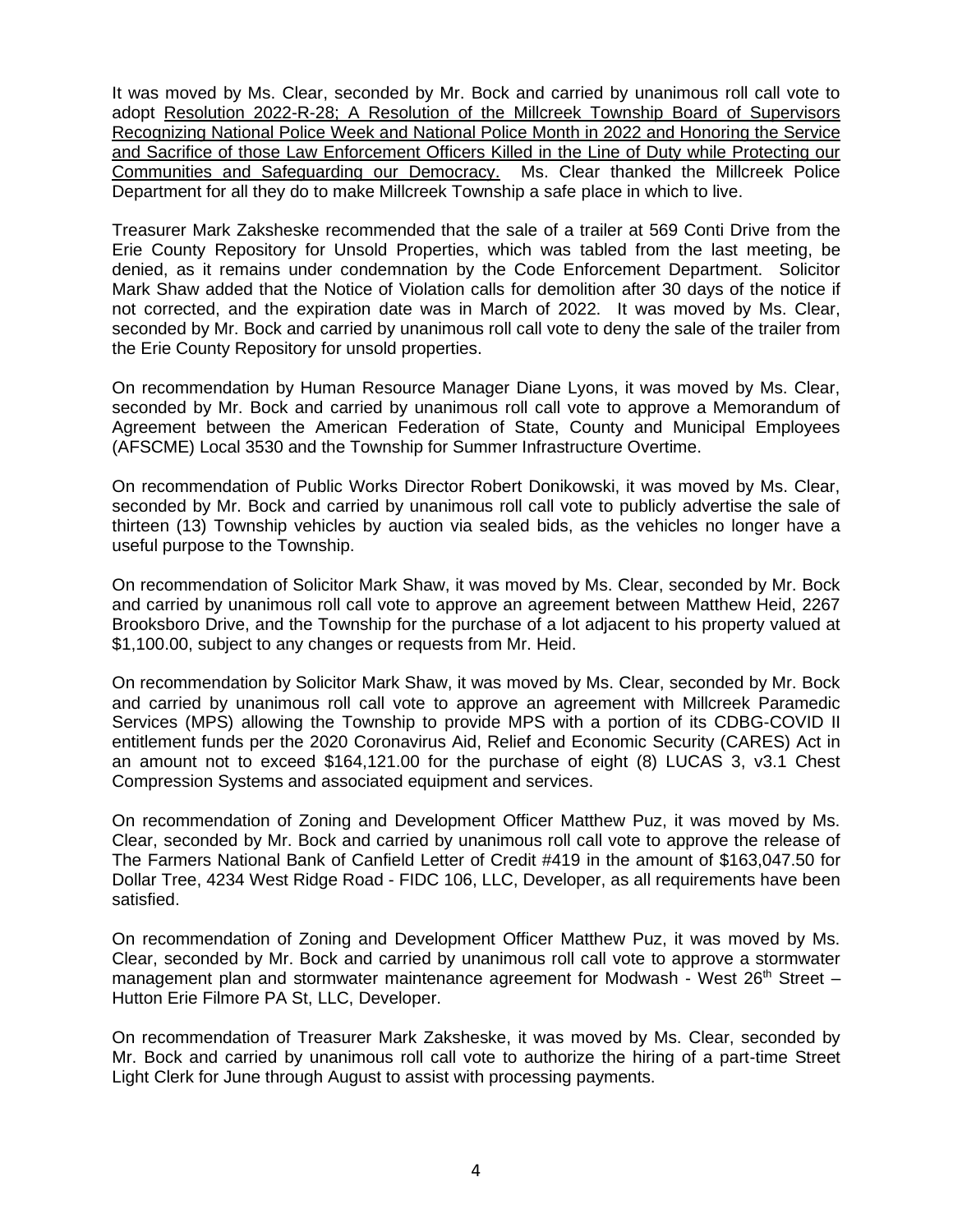On recommendation of Parks and Recreation Director Ashley Marsteller, it was moved by Ms. Clear, seconded by Mr. Bock and carried by unanimous roll call vote to approve a third round of employees for the summer season:

| <b>NAME</b>              | <b>POSITION</b>     | <b>HOURLY RATE</b> | <b>START DATE</b> |
|--------------------------|---------------------|--------------------|-------------------|
| <b>DAY CAMP</b>          |                     |                    |                   |
| <b>Ashley Michaels</b>   | Day Camp Counselor  | \$13.00            | 6/10/2022         |
| Alyssa Pamula            | Day Camp Supervisor | \$15.00            | 6/10/2022         |
| <b>LIFEGUARDS</b>        |                     |                    |                   |
| Lillian Heinrich         | Lifeguard           | \$12.50            | 6/10/2022         |
| <b>Matthew McCormick</b> | Lifeguard           | \$12.50            | 6/10/2022         |
| Kyla Kramer              | Lifeguard           | \$12.50            | 6/10/2022         |
| <b>MAINTENANCE</b>       |                     |                    |                   |
| Isaac Buterbaugh         | Seasonal Laborer    | \$14.00            | 6/06/2022         |
| <b>Tyler Phillips</b>    | Seasonal Laborer    | \$14.00            | 5/31/2022         |
| <b>Kyle Karnes</b>       | Seasonal Laborer    | \$14.00            | 6/13/2022         |

Mr. Ouellet reported that the Board met with Mr. Shaw in Executive Session on May 12 and 19, 2022 to discuss legal and personnel matters.

Solicitor Mark Shaw announced that a list of questions and answers regarding the new zoning ordinance will be posted on the Township website to provide guidance for residents.

Solicitor Mark Shaw reported that the Township received a request from McKean Township for Millcreek to accept an estimated 35,000 gpd flow from a proposed development by Maleno Land Development to be located on the McKean Township side of the intersection of Bargain and Hershey Roads, and Millcreek's Sewer Technical Manager David Wright has determined that the Township has the capacity to accept the waste flow. On recommendation of Mr. Shaw, it was moved by Ms. Clear, seconded by Mr. Bock and carried by unanimous roll call vote to authorize Mr. Shaw to send a letter to McKean Township stating that Millcreek Township is willing to enter into an agreement with McKean Township and McKean Sewer Authority, providing McKean Township enters into an agreement with the City of Erie regarding the additional waste flow when it leaves Millcreek and enters the city.

Mr. Shaw reported that the Board recently authorized the filing of an appeal to the Erie County Court of Common Pleas regarding a zoning decision on a build-to line, but the Board now wishes to revisit the appeal. On motion by Mr. Ouellet, seconded by Ms. Clear, it was carried by unanimous roll call vote to withdraw the Township's appeal to the Erie County Court of Common Pleas regarding Docket No. 2021-11855. Mr. Shaw stated that the matter is still subject to neighbors challenging a building project over the build-to line, and the Township accepts no responsibility or liability if the project is challenged.

Kathy Umpleby, 2916 Broadlawn Drive, stated she was relieved that the Board withdrew its appeal and wants to move on and build her porch after an 18-month long process. Mr. Bock asked her why she did not solicit signatures from all her neighbors as advised by the Township Solicitor, to which she replied that the signatures would be required to be notarized, that if one person objected the project could not go through, and some of the elderly people on the block have caregivers and are not able to clearly understand what they are signing. Mr. Bock then clarified that his vote in favor of withdrawing the appeal was the right thing to do, and not in response to recent social media postings.

William Jordan, 4264 Stone Creek Drive, Whispering Woods, reported there are three (3) undeveloped hillside lots across from his house that were cleared of vegetation eight (8) years